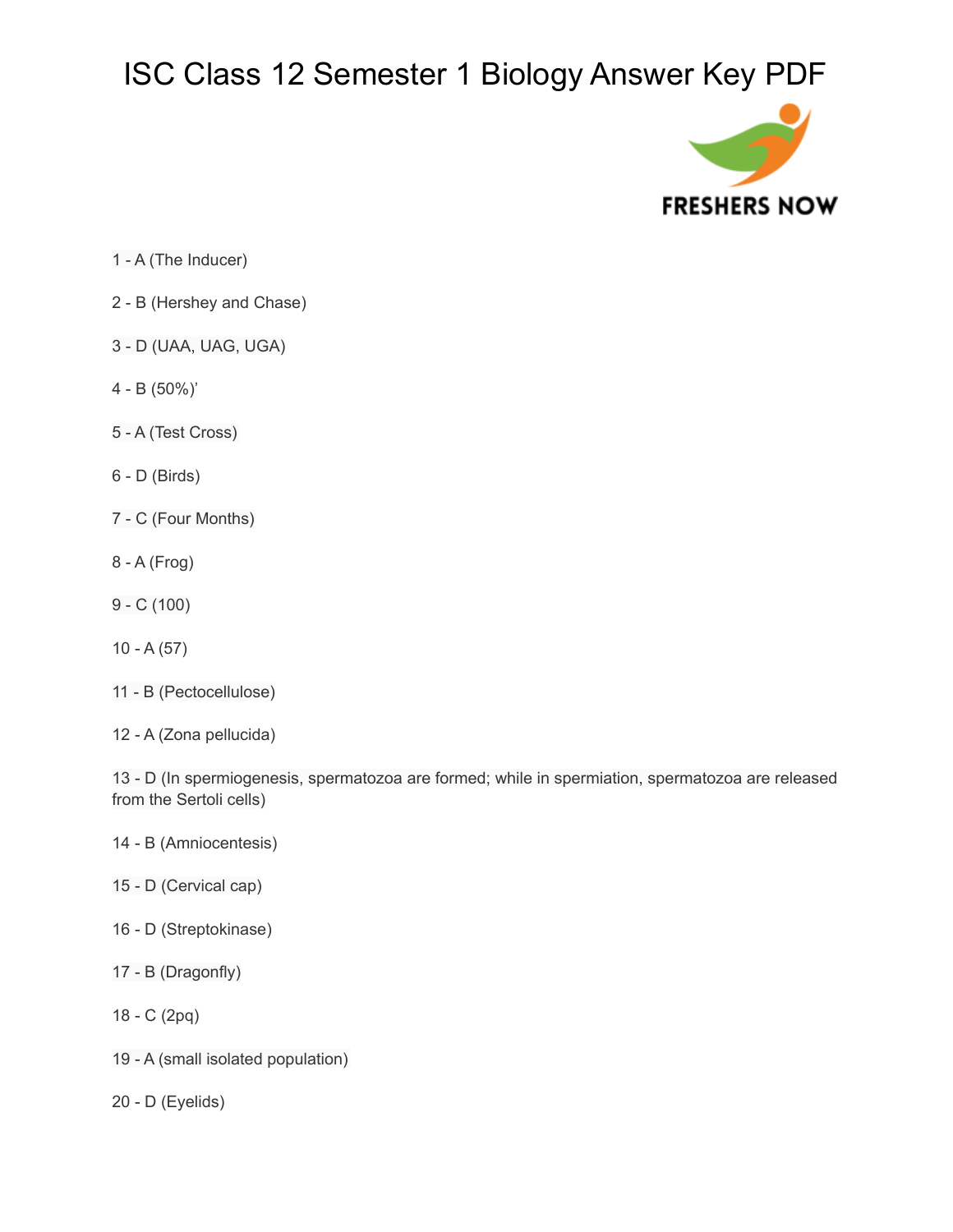

- 21 B (Heterogeneous nuclear Ribonucleic acid)
- 22 A (Intrauterine contraceptive device)
- 23 C (Ernst Haeckel)
- 24 D (Henking)
- 25 C (Senescence)
- 26 B (Special proteins)
- 27 A (Ovary to the uterus)
- 28 B (16)
- 29 C (Progesterone)
- 30 C (Klinefelter's syndrome)
- 31 B (3 billion)
- 32 C (Gene flow)
- 33 B (Saccharomyces cerevisiae)
- 34 C (Mycorrhiza)
- 35 D (Perisperm represents the persistent endosperm)
- 36 C (Use and disuse of organs)
- 37 C (A (ii), B (iii), C (i), D (iv))
- 38 D (A (iii), B (i), C (ii))
- 39 D (Apes)
- 40 A (Ladybird beetles)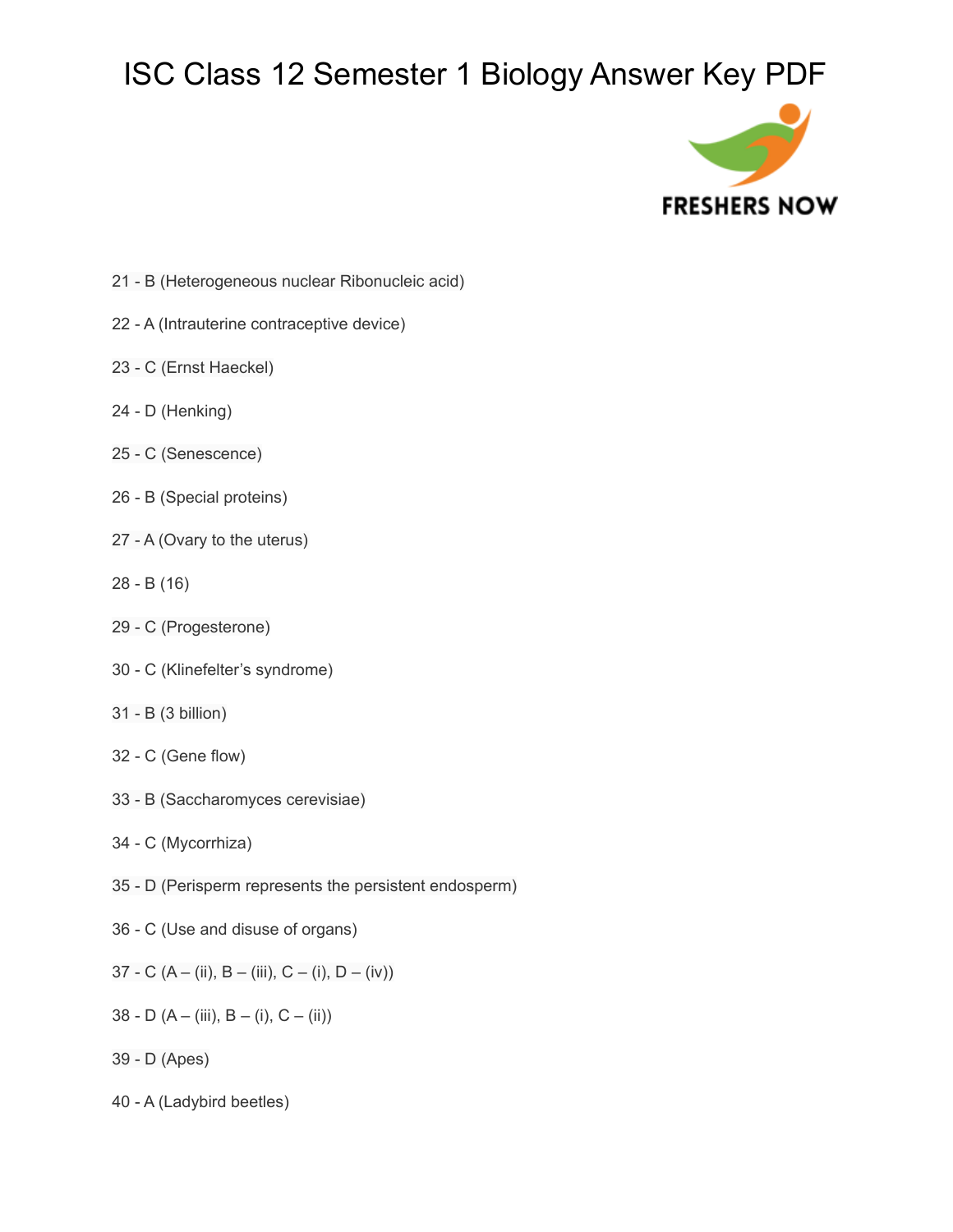

- 41 C (Assertion is true but the reason is false)
- 42 C (Assertion is true but the reason is false)

43 - A (Both assertion and reason are true, and the reason is the correct explanation of the assertion)

44 - C (Assertion is true but the reason is false)

45 - C (Assertion is true but the reason is false.)

## 46 -

- 1 A (Leading strand)
- 2 C (DNA ligase)
- 3 D (Semi-discontinuous)
- 4 C (Okazaki fragments)
- 5 C (cause the polymerisation of the complementary daughter strand)

## 47 -

- 1 A (Spermatogonia)
- $\bullet$  2 C (FSH and LH)
- 3 B (P-primary spermatocytes, R- spermatids)
- 4 A (Mitochondria)
- 5 B (At the onset of puberty)

## 48 -

- 1 B (Municipal wastewater)
- 2 A (mechanical removal of grit)
- 3 C (Masses of bacteria associated with fungal filaments)
- 4 B (Decreases)